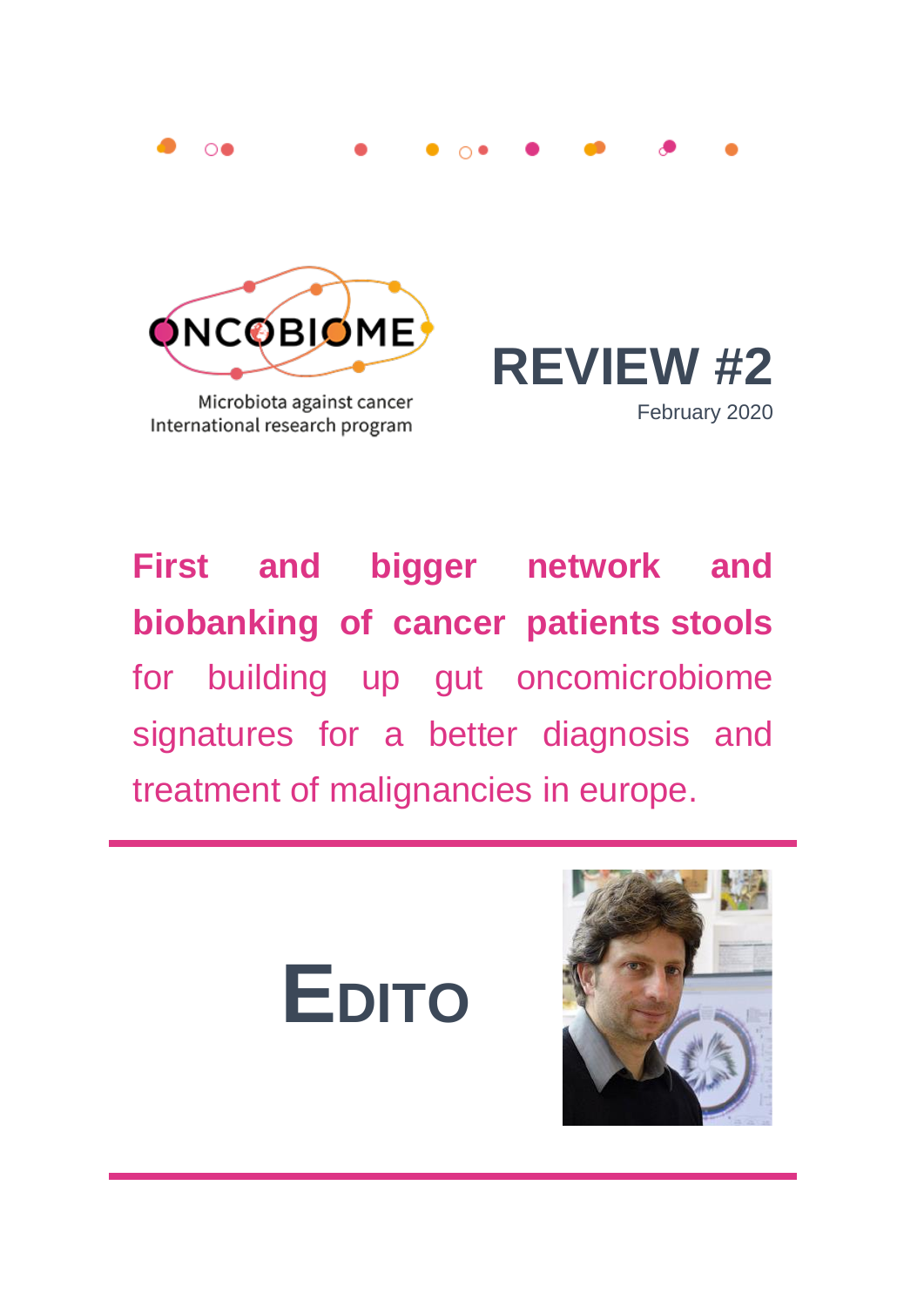We are very glad to announce almost a year after the kick-off, that the activities in the consortium are progressing as expected and our operative unit already sequenced more than 900 microbiome samples from multiple cohorts and is continuing the sequencing effort with thousands of samples coming from the many cohorts enrolled for the four cancer types that are considered in ONCOBIOME.

> **Dr. Nicola Segata,** *Associate Professor, University of Trento, Italy*

## **FOCUS ON THE SEGATA LAB INVOLVEMENT IN ONCOBIOME**

Nicola Segata's laboratory at Department CIBIO, University of Trento, employs experimental metagenomic tools and novel computational approaches to study the diversity of the human microbiome across conditions and populations and its role in human diseases. Their work is supported by the European Research Council and by several other European agencies. The projects in the laboratory bring together computer scientists, microbiologists, statisticians, and clinicians and focus on profiling microbiomes with strain-level resolution and on meta-analysiing very large sets of metagenomes with novel computational tools.

Relatively new to the field of cancer research he previously performed a large meta-analysis on the link between colorectal cancer and the gut microbiome which spanned many different cohorts and countries. **His team highlighted that there is indeed a strong and reproducible microbiome signature in this type of cancer and also generated few hypotheses on potential mechanisms on the host-microbiome interface.** These results made them Their main role in the project is to perform most of the metagenomic sequencing for the many cohorts in the ONCOBIOME consortium and to guide the computational analysis efforts. **Metagenomic sequencing of the gut microbiome is performed starting from stool samples and following a series of operations: DNA extraction, preparation of the DNA for sequencing, and sequencing on the most advanced next-generation sequencing machines available today.** They already performed this operation on almost 1,000 samples and will continue to do that at increasing pace. The key step in the metagenomics is the computational analysis of the sequencing data: his lab developed several open source software tools that are now going to be applied on the ONCOBIOME metagenomic samples to infer at high resolution and accuracy what is the composition of the gut microbiome.

*"We are excited to be part of the project and we look forward to provide our expertise and work to contribute unravelling the diagnostic, prognostic, and treatment potential of the human*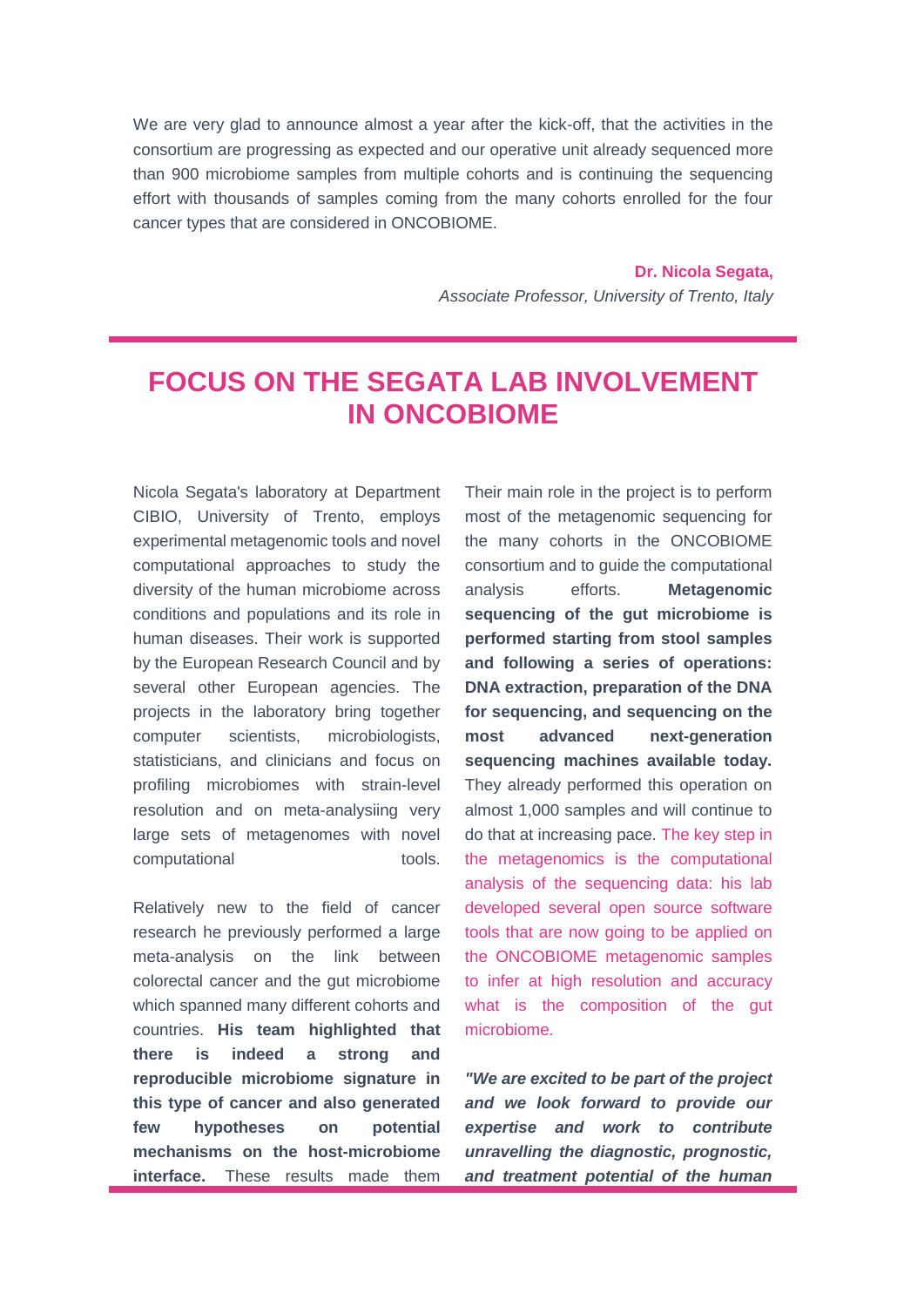aware of how the microbiome can be crucial in oncology. *microbiome in oncology."* he concluded.

## **BACK ON THE FIRST ONCOBIOME GENERAL ASSEMBLY**



**In January 16-17, 2020 the first General Assembly (GA) of ONCOBIOME has been held in the Aula Magna of the Rectorate of University of Turin organized by the local Partners, Dr Alessio G. Naccarati (IIGM) and Dr Francesca Cordero (University of Turin) and their staff.** 

The GA was preceeded by three lectures open to the general audience held by experts on the field of microbiome, metabolism and cancer: Dr George Zeller, Prof Patrice Cani, Scientific Advisory board members of the EU Project, and Prof Guido Kroemer, partner of the Project. These three excellent conferences were focused on the functional links between metabolism, immunity and the microbiota as well as significant advances in the field of metagenomics analyses and their implementation for the accurate diagnosis of colorectal cancer.

After this successful opening and the Steering Committee meeting to overview the current status of the Project, the GA has finally started with the presence of about 50 members: 17 partners across 9 countries. Sections were organized either according to the investigated cancers in the Project or by specific issues, such as the database creation. In the evening, a social dinner has been offered to the participants at the Ristorante Arcadia where they have got the occasion to continue their discussion in a pleasant atmosphere. The second and conclusive day during the Scientific Advisory Board meeting, the members of ONCOBIOME have organized smaller workshops dedicated to specific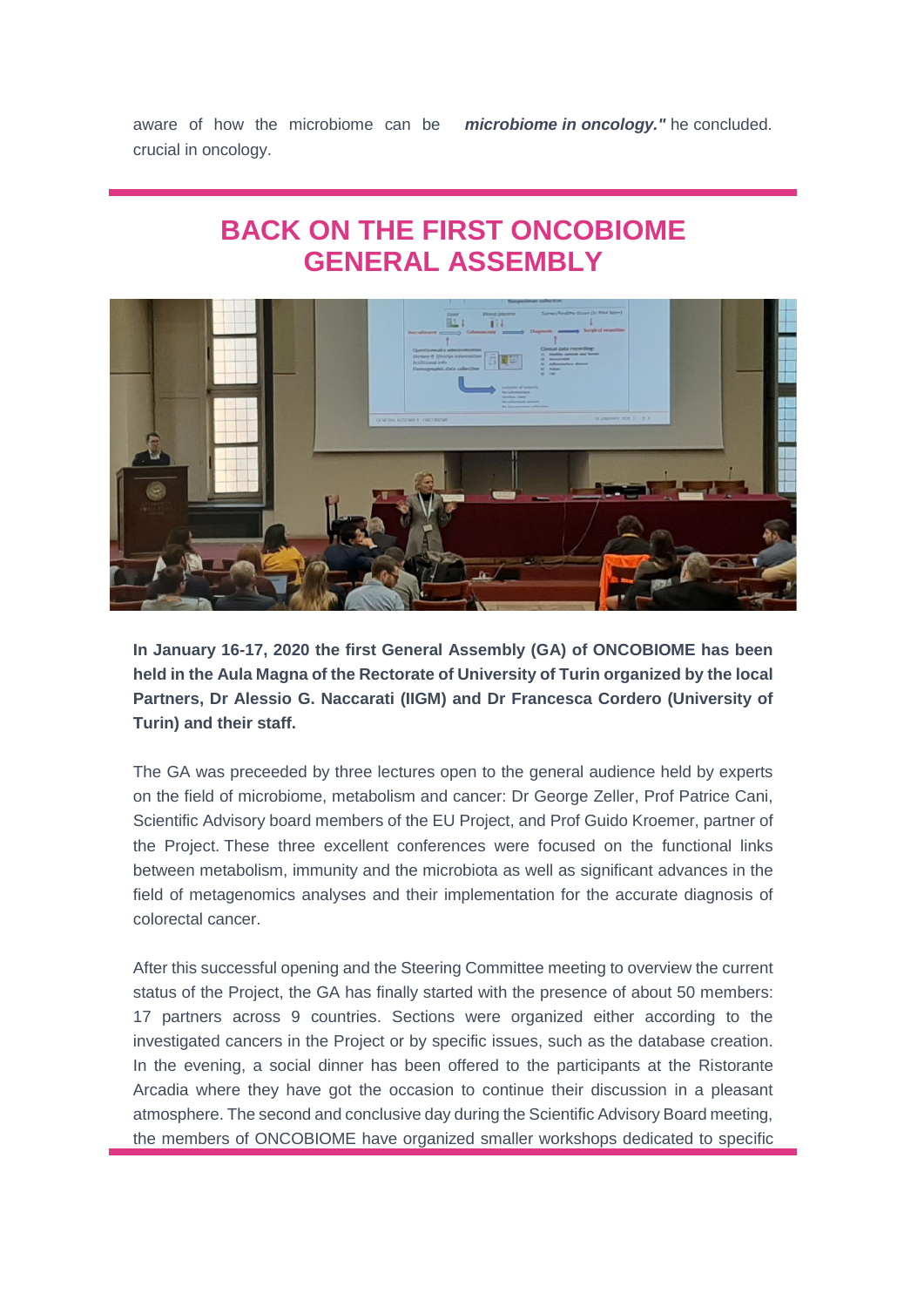topics to implement the communication between partners and the organization of the Project.

#### **Significant advances made by the consortium**

**All the ethical considerations have been addressed according to the European guidelines and solved to allow a transversal translational research and facilitate the acceleration of inter country exchanges. The methology and processes from stool harvesting, DNA extraction and DNA sequencing have been streamlined across the partners.**

Janne Lethtio's team at the Karolinska Institute together with Francesca Cordero, University of Turin, Italy, made considerable progress in establishing the data base to accomodate all cohorts results in the ONCOBIOME iCloud abiding by the GDPR rules.

GENTURIS has identified a repository of stool samples stored in the setting of whole population based-systemic diagnosis of hematuria (FIT) and early diagnosis of colorectal cancer in The Netherlands that could subserve as a tool to address whether dysbiosis preceeds the development of extraintestinal malignancies.

The breast cancer groups (University of Cambridge in UK; Marburg University and GBG in Germany) are mainly focusing on triple negative breast cancer cohorts treated with neoadjuvant platinum salt-based chemotherapy +/- anti-PDL-1 Ab, while french partners are analyzing early breast cancers at diagnosis.

The Erlangen group of melanoma experts are collecting stool samples after primary resistance to immune checkpoint blockade, which will be instrumental to analyze the impact of gut dysbiosis in the future therapeutic pipeline of 2L advanced melanoma patients.

A collection of stools and plasma from elite patients (exhibiting markedly pronounced responses to their therapy) and hyper progressors is being performed to allow deep metabolomics and culturomics. Pioneering results linking distinct commensals to precise metabolic profiles or metabolites (prebiotics) were presented.

HalioDX biotech Cie involved in the development of diagnosis tools is providing its expertise for WP3 aimed at analyzing MG profiles together with immunoscore (IS and IS-IC) and tumor genetics in multivariate regression analyses in colon, lung and breast cancers.

EverImmune devoted efforts in the preclinical studies showing the efficacy and safety of oral gavages with *A. muciniphila*, across several cancer mouse models in the avatar (gut humanized) **preclinical** preclinical preclinical platform.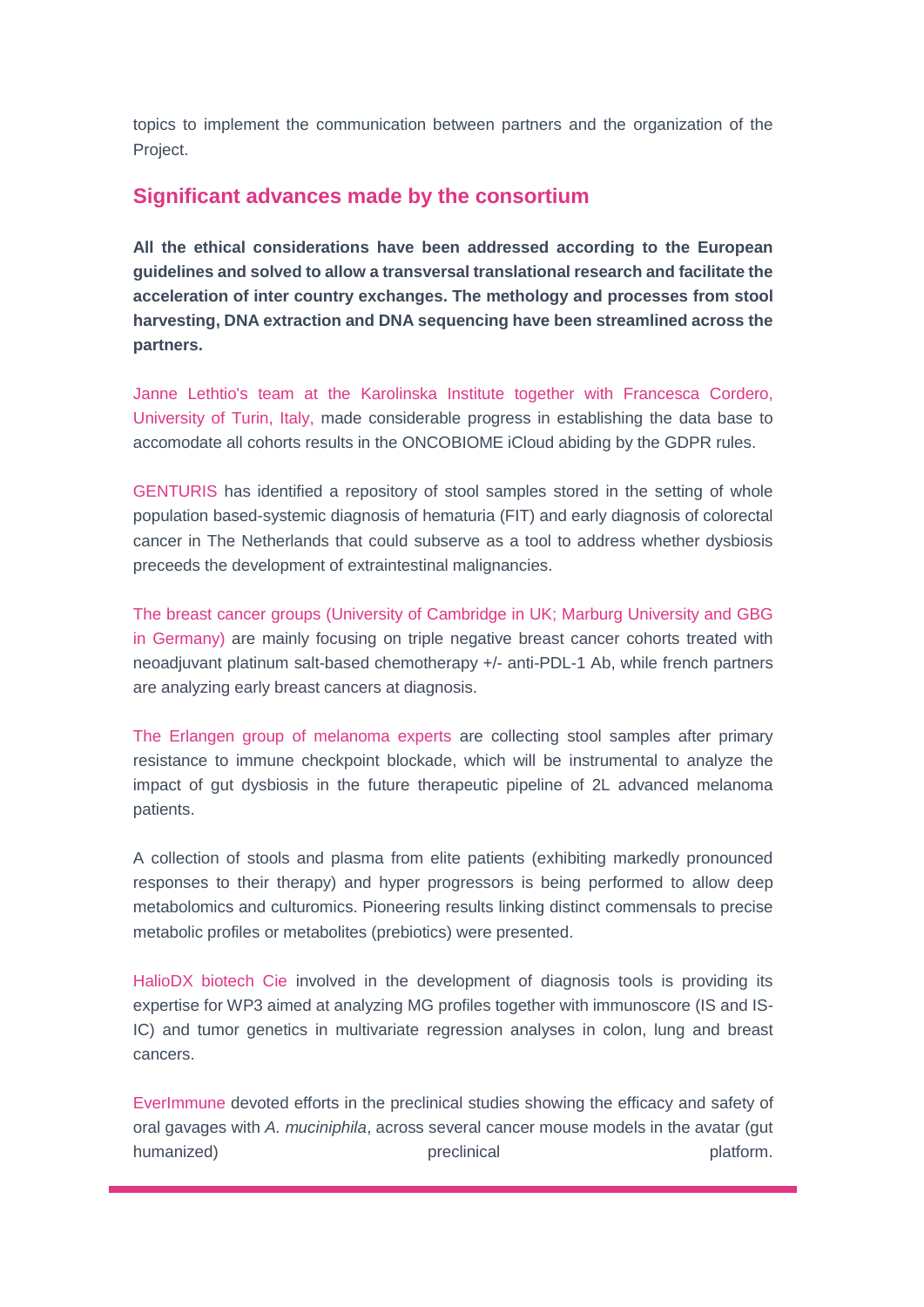### **Perspectives**

Given the success of the dissemination and website of ONCOBIOME initiative, extracohorts outside the H2020 network intend to join the endeavor and will increase the accrual for accelerated stool biobanking and metagenomics (such as Seerave Foundation, Dr Tim Spector UK, Dr Ole Thorlacius-Ussing, Danemark), efforts that our group can accomodate given the progress made in the technology reducing the cost per sample. In this regard, Gustave Roussy Transfer is drafting a collaborative framework to discuss the potential valorization of the findings in and outside the consortium.

The SAB was pleased to meet the investigators and recommended to prospectively demonstrate the deleterious role of antibiotics in cancer patients amenable to immune checkpoint blockade. Even if this recommendation falls outside the endpoints of ONCOBIOME as initially written, the canadian and IGR physicians agreed and will abide by this recommendation to launch a specific and parallel study in their hospitals.

Workshops will be reconducted in AACR San Diego (April 2020), and IHMC Barcelona (June 2020). Meanwhile, small ONCOBIOME entities sharing their expertise or specimen will individual sessions. What is essions.

**The next yearly meeting will be organized in Paris, Centre de Recherche Les Cordeliers, in January 4 and 5, 2021, local organizer Prof. Guido Kroemer, Sylvere Durand, amphitheater Gustave Roussy.** 



#### **ONCOBIOME WEBSITE IS NOW ONLINE**

Visit **www.oncobiome.eu** to be uptated on the latest ONCOBIOME news.

# **KEY DATES**

#### **Meet the ONCOBIOME team at the following events:**

- AACR The Microbiome, Viruses, and Cancer / Orlando / Feb 21th 24th
- Translational Microbiome Conference / Boston / Apr 21st 23rd
- AACR / San Diego / Apr 24th 29th
- ASCO / Chicago / May 29th Jun 2nd